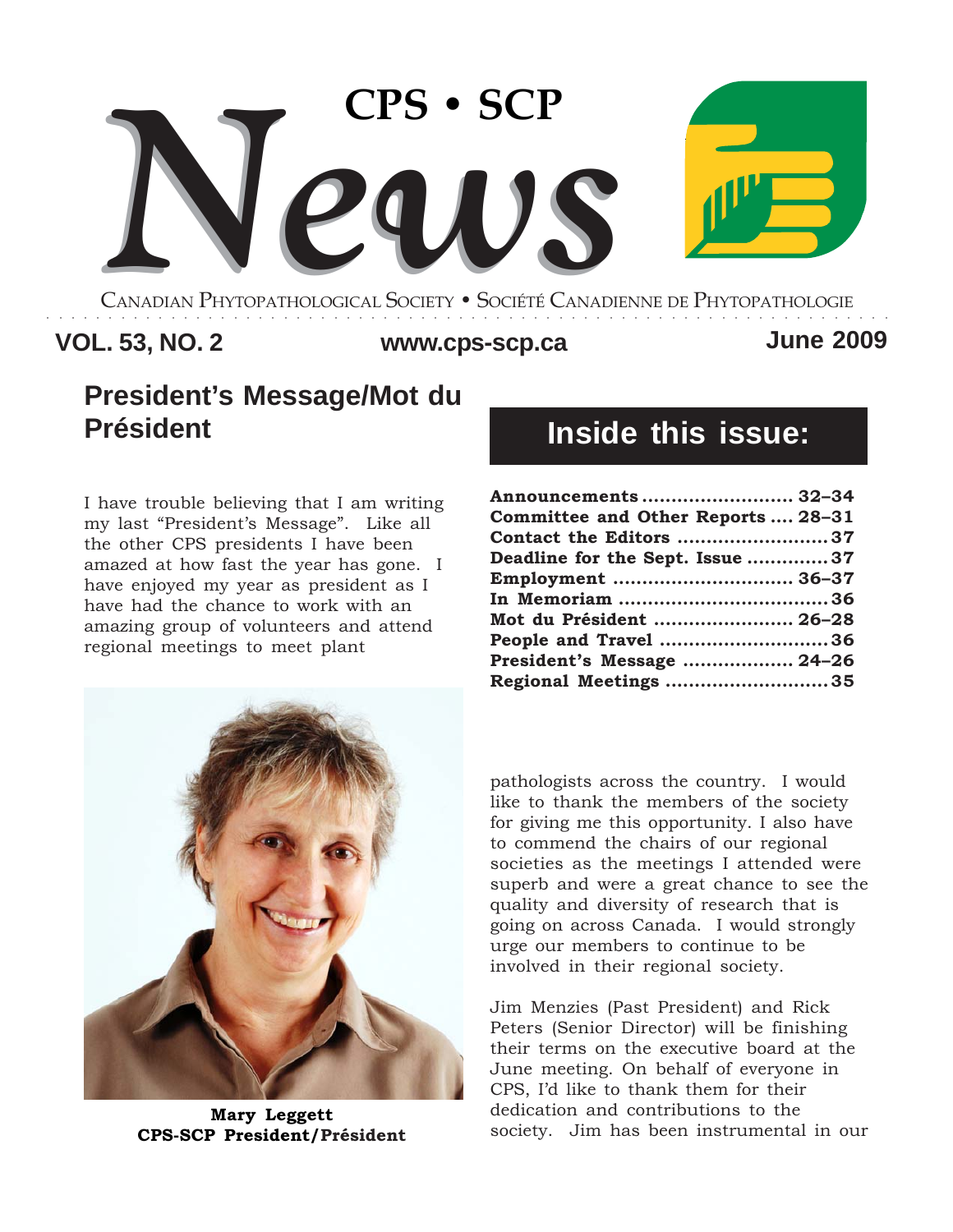search for a new publisher for the CJPP and has been a great mentor and help to me in my term as president and I am grateful for his support. Rick's ideas and enthusiasm have been an asset on our board. I would also like to recognize the service of all the members who will be finishing their terms on the various committees of the CPS. We are a society that is reliant on our volunteers and we have been extremely fortunate in the number of highly qualified people who continue to do this work. Thank you to all of you who participate in the CPS either at the regional or national level. Special thanks have to go to Lakhdar Lamari and Fouad Daayf or their work on our website and welcome to Tom Hsiang who has

Louis Bernier, Richard Hamelin and André Lévesque were honoured by the QSPP at the 100<sup>th</sup> anniversary celebrations.

Last year's AGM in Charlottetown was a great success from a scientific and social standpoint, but in addition, was a financial success returning to the society \$7,487.35. Thanks to the Charlottetown LAC for some great work here.

This has been an exciting year. The history project is nearing completion and the committee, with the help of Karen Bailey, has prepared a comprehensive business plan for the board to review. Sales of Diseases of Field Crops in

agreed to take over as website editor. I would also like to acknowledge Kelly Turkington

*"I have enjoyed my year as president as I have had the chance to work with an amazing group of volunteers and attend regional meetings to meet plant pathologists across the country."*

Canada were brisk and as there are only a limited number of copies remaining we have also made plans to

reprint 3000 copies.

The membership committee annual report has been submitted by Khalid Rashid, and the good news is that membership has increased. The number of members renewed by May 25, 2009 is 10% higher than the number renewed by the same date in 2008 and I hope it will continue to increase as some of our current members renew their memberships. We have 52 new members as well as three new sustaining associates, Bayer Crop Science, Cargill Incorporated, and Conviron. I would like to welcome our new members and encourage them to become involved with our society, attend regional meetings, and make the effort to connect with other members of the CPS. Thank you to the members of CPS who gave donations to further strengthen our society. The board appreciates this support.

for his work on the Newsletter. We are still looking for his replacement and I would encourage anyone who might be interested to contact Kelly to find out more about the work involved and talk to any board member if you could take over as the editor of the CPS-SCP News

While the nature of our society ensures that we have many "high achievers" several members were singled out this year for special recognition by other organizations and I would like to congratulate them on behalf of the CPS. Dr. Dilantha Fernando was the recipient of a University of Manitoba Merit Award for outstanding achievements in Research and Service. Professor Chuji Hiruki was made an honorary member of the International Society of Plant Pathology. Dr. Margaret Newton was inducted into the Manitoba Agricultural Hall of Fame and Dr. Prem Kharbanda was inducted into the Alberta Agriculture Hall of Fame.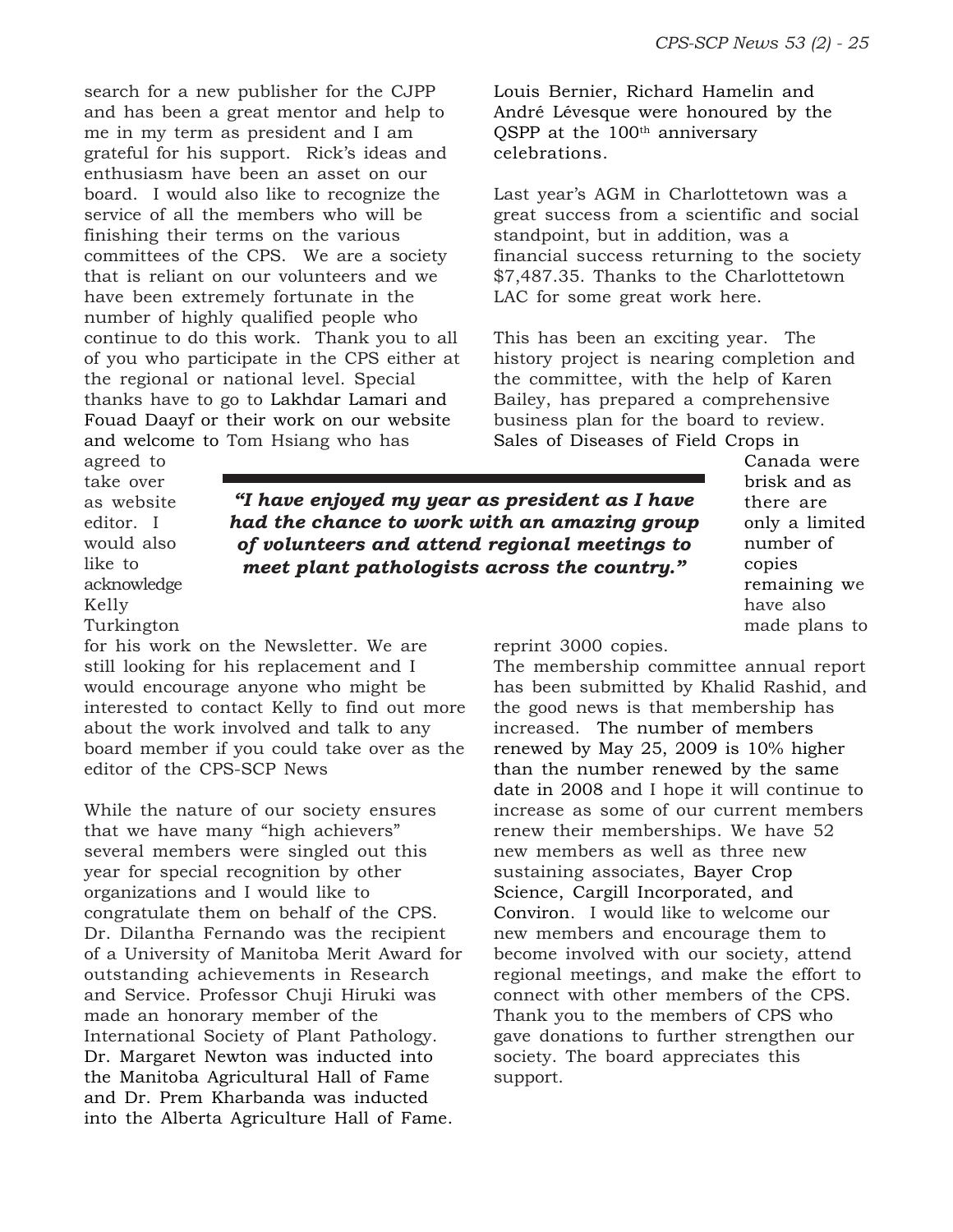Due, in large part, to the capable guidance of past presidents Bruce Gossen and Jim Menzies and our treasurer Sarah Hambleton our financial situation is improving and we are moving towards greater budget stability. The transfer of the publication of the Canadian Journal of Plant Pathology to Taylor and Francis will further improve the financial outlook. On behalf of the CPS I have to thank Jim Menzies and Zamir Punja and their committee for doing an extremely thorough job of evaluating all of the proposals from publishers, making the recommendation to move the publication to Taylor and Francis and, once this was approved by the board, to negotiate the terms of the relationship. The board has recognized how important the journal is to the society and is therefore bringing a bylaw amendment to the AGM that will ensure the journal editor is part of the executive board meetings.

I am looking forward to the meeting in Winnipeg. The LAC has done a great job of arranging for two exciting workshops and many interesting sessions. I am particularly encouraged by the large student representation and hope that all the "old timers" will make an effort to listen to the student's talks, visit their posters and spend some time with them discussing their research and plans for the future. See you in Winnipeg!

J'ai peine à croire que je rédige déjà mon dernier « Rapport du président ». Comme tous les autres présidents de la Société canadienne de phytopathologie (SCP), je suis étonné de la vitesse à laquelle l'année a passé. J'ai apprécié mon terme parce qu'il m'a été donné de travailler avec un groupe de bénévoles fantastiques et d'assister à des réunions régionales qui m'ont permis de rencontrer des phytopathologistes de partout au pays. Je tiens à remercier les membres de la Société de m'avoir donné cette

opportunité. Je dois aussi féliciter les présidents des chapitres régionaux de notre Société pour la qualité des réunions auxquelles j'ai assisté. Ces dernières m'ont fourni une occasion unique de vérifier la qualité et la variété des recherches qui sont effectuées d'un bout à l'autre du Canada. Je recommanderais vivement à nos membres de poursuivre leur engagement à l'échelle régionale.

Jim Menzies (ancien président) et Rick Peters (directeur principal) complèteront leur terme à titre de membres du conseil de direction à la réunion du mois de juin. C'est au nom de tous à la SCP que je voudrais les remercier pour leur dévouement et leurs contributions. Jim a joué un rôle déterminant quant à la recherche d'un nouvel éditeur pour la *Revue canadienne de phytopathologie* et m'a servi de mentor tout au long de mon mandat et, pour cela ainsi que pour on aide indéfectible, je lui suis infiniment reconnaissant. L'enthousiasme de Rick et les idées qu'il a exposées ont été un atout pour notre conseil. Je voudrais aussi souligner l'implication de tous les membres qui quitteront également les différents comités de la SCP. Notre Société repose sur l'engagement de ses bénévoles et le nombre de personnes hautement qualifiées qui continuent de s'acquitter de toutes les tâches nous fait grandement honneur. Merci à tous ceux qui participent au bon fonctionnement de la SCP, que ce soit au niveau régional ou national. Je tiens à remercier tout spécialement Lakhdar Lamari et Fouad Daayf, pour la maestria avec laquelle ils ont géré notre site Web, et à souhaiter la bienvenue à Tom Hsiang, qui a accepté d'assumer la relève à titre d'éditeur du site. J'aimerais aussi souligner le travail de Kelly Turkington pour son travail relativement au bulletin de la Société. Nous sommes toujours à la recherche de quelqu'un pour remplacer Kelly. J'encouragerais toute personne intéressée à le contacter pour en apprendre davantage quant aux exigences du poste, et à en parler à un membre du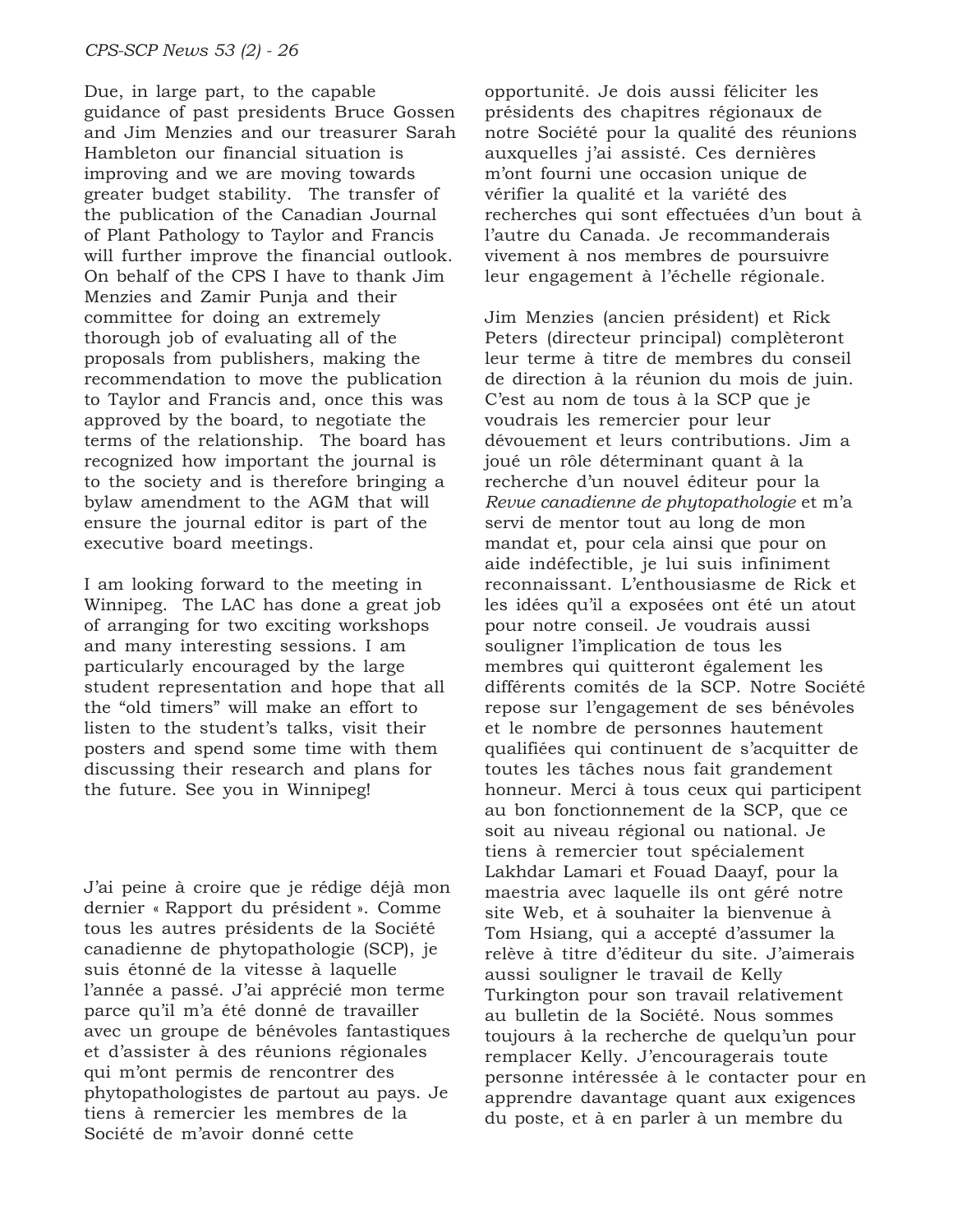conseil si celle-ci pouvait relever Kelly à titre d'éditeur du bulletin de la CPS/SCP.

Bien que par sa nature notre Société se veuille un point de convergence de « champions », cette année, plusieurs de nos membres ont été notamment reconnus par d'autres organisations, et je souhaiterais les féliciter au nom de la SCP. Dilantha Fernando a reçu le Prix d'excellence de l'Université du Manitoba pour services insignes, Service de la recherche.

Khalid Rashid a déposé le rapport annuel du comité d'adhésion, et la bonne nouvelle est que le nombre de membres a augmenté. Le 25 mai 2009, le nombre de membres qui avaient renouvelé leur adhésion était de 10 % supérieur à celui comptabilisé à la même date l'année dernière, et j'espère qu'il continuera de croître à mesure que nos membres actuels renouvelleront leur adhésion. Nous comptons 52 nouveaux membres ainsi que 3 nouveaux membres

Chuji Hiruki a été nommé membre honoraire de la Société internationale de phytopathologie. Margaret

*<<J'ai apprécié mon terme parce qu'il m'a été donné de travailler avec un groupe de bénévoles fantastiques et d'assister à des réunions régionales qui m'ont permis de rencontrer des phytopathologistes de partout au pays.>>*

bienfaiteurs : Bayer Crop Science, Cargill Inc. et Conviron. J'aimerais souhaiter la bienvenue à nos

nouveaux membres et les encourager à s'impliquer dans notre Société, à assister aux réunions régionales et à entrer en contact avec les autres membres. Je remercie les membres qui ont consenti des dons afin de consolider notre Société. Le conseil apprécie grandement cet appui.

> À cause, en grande partie, de la gestion efficace des présidents précédents, Bruce Gossen et Jim Menzies, et de notre trésorière, Sarah Hambleton, notre situation financière s'améliore et nous nous dirigeons vers une plus grande stabilité budgétaire. Le transfert de la publication de la *Revue canadienne de phytopathologie* à Taylor & Francis va aussi contribuer à améliorer les perspectives financières de la Société. Au nom de la SCP, je dois remercier Jim Menzies, Zamir Punja et leur comité pour l'évaluation rigoureuse qu'ils ont faite de toutes les propositions que nous avons reçues des différents éditeurs, ce qui a conduit à recommander Taylor & Francis, et, lorsque cela a été approuvé par le conseil, pour avoir négocié les termes de l'entente. Le conseil de direction a

Newton a été intronisée au Manitoba Agricultural Hall of Fame et Prem Kharbanda, au Alberta Agriculture Hall of Fame. Louis Bernier, Richard Hamelin et André Lévesque ont été honorés par la Société québécoise de phytopathologie lors des célébrations entourant le 100<sup>e</sup> anniversaire de celle-ci.

La réunion générale annuelle de l'année dernière, tenue à Charlottetown, a connu un franc succès, et ce, tant sur le plan scientifique que social; mais elle a de plus été une réussite financière, rapportant 7 487, 35 \$ à la Société. Merci au comité organisateur de la réunion de Charlottetown pour l'excellent travail!

L'année qui se termine a été des plus excitantes. Le projet relatif à l'histoire de la SCP est presque terminé et le comité, avec l'aide de Karen Baley, en a préparé un plan d'affaires détaillé afin que le conseil le révise. La vente de *Maladies des grandes cultures au Canada* a été rapide et il n'en reste plus que quelques exemplaires, c'est pourquoi nous prévoyons en faire imprimer 3 000 de plus.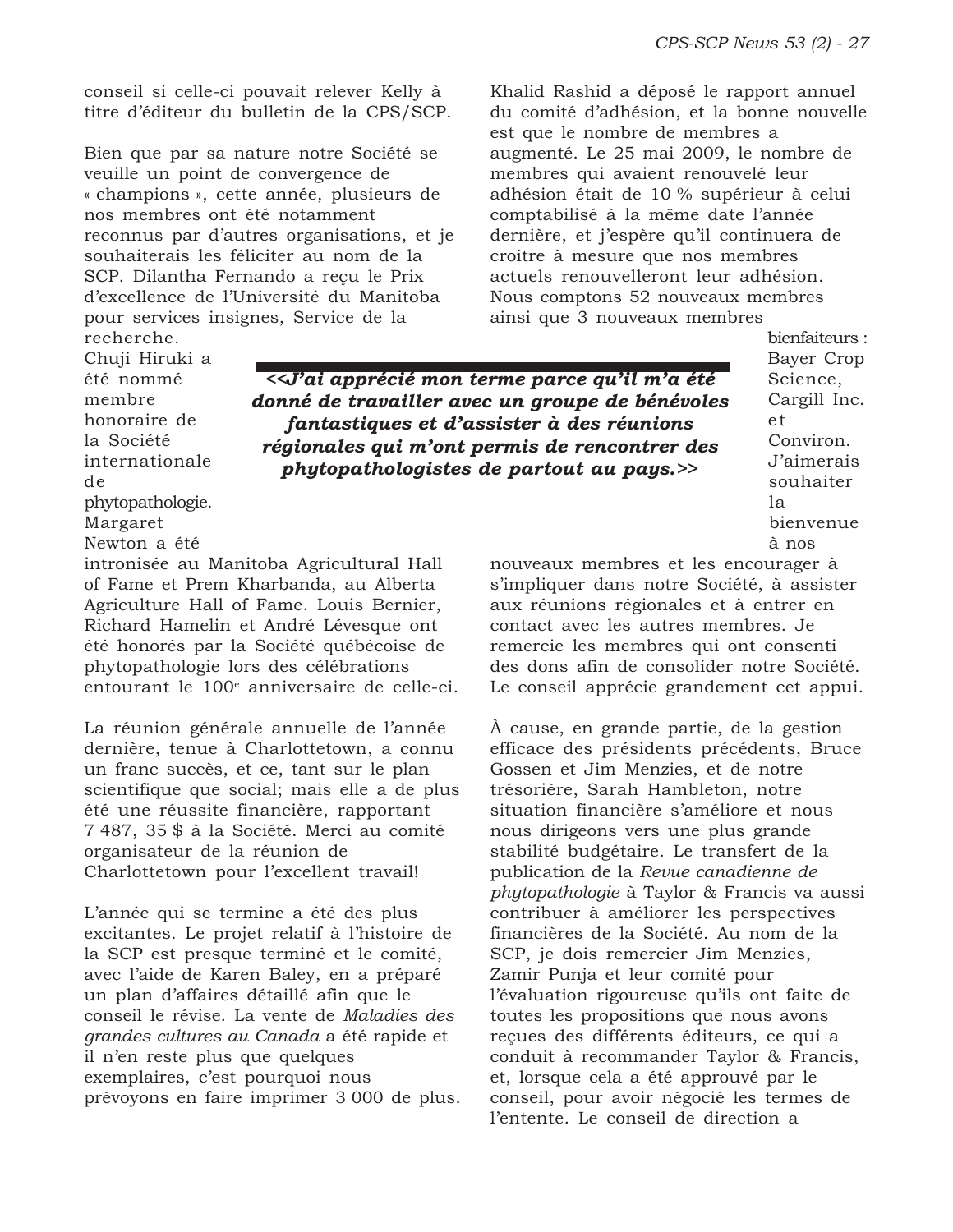reconnu l'importance du rôle que joue la *Revue* au sein de la Société et, en conséquence, présentera un amendement au règlement administratif à la réunion générale annuelle qui stipulera que le rédacteur en chef de la *Revue* assistera aux réunions du conseil de direction.

C'est avec impatience que j'attends la réunion de Winnipeg. Le comité organisateur s'est donné beaucoup de mal pour mettre sur pied deux ateliers passionnants ainsi que pour préparer plusieurs conférences intéressantes. La participation d'un fort contingent d'étudiants est des plus encourageantes, et j'espère que les « anciens » feront un effort pour écouter ce que ces étudiants ont à dire ainsi que pour prendre le temps d'aller voir leurs affiches et de discuter avec eux de leurs projets de recherche de même que de leurs plans d'avenir. À bientôt à Winnipeg!

# **Committee and Other Reports**

#### **REPORT OF THE NATIONAL CO-ORDINATOR, CANADIAN PLANT DISEASE - DISEASE HIGHLIGHTS**

### **COMPTE RENDU DU COORDINATEUR NATIONAL, L'INVENTAIRE DES MALADIES DES PLANTES AU CANADA - APERÇU DES MALADIES**

Volume 89 of the Canadian Plant Disease Survey (CPDS), reporting mainly on disease highlights in 2008, was posted at the beginning of April on the CPS website (www.cps-scp.ca/cpds). Forty-eight reports were published in 149 pages. The distribution among sections was: cereals (26 reports); oilseeds and special crops  $(12)$ ; diagnostic labs  $(5)$ ; forest trees  $(2)$ ;

forages (1); vegetables (1); fruits, nuts and berries, ornamentals and turfgrass (1). Two reports were in French and 46 in English. As usual, the journal is dominated by reports from the western provinces on cereals, oilseeds and special crops. It has been difficult to attract reports for other sections, especially from the east. CPS members are reminded that even anecdotal reports are worth publishing to document the occurrence of diseases in Canada.

Thanks to the section editors (Marilyn Dykstra, Andy Tekauz, Bruce Gossen, Robin Morrall, Jill Thomson, Paul Hildebrand and Jean Bérubé) for attempting to solicit reports and for their editorial work. Thanks also to Angie O'Shea (compiler) for her help in completing the job of publication. Comments about the format, editing or publication of CPDS are welcome.

This is the 13th year that CPDS was published electronically and the 6th that it is the exclusive responsibility of CPS. In June 2007 the CPS Board decided to institute a publication charge of \$35.00 per report in CPDS. To date this charge does not appear to have discouraged submission of reports. As well as being web-based, CPDS is also printed for a very small number of libraries and individuals that pay \$15.00 to receive the hard copy.

Respectfully submitted, May 1, 2009 Robin Morrall, CPDS National Coordinator Department of Biology University of Saskatchewan Saskatoon, S7N 5E2.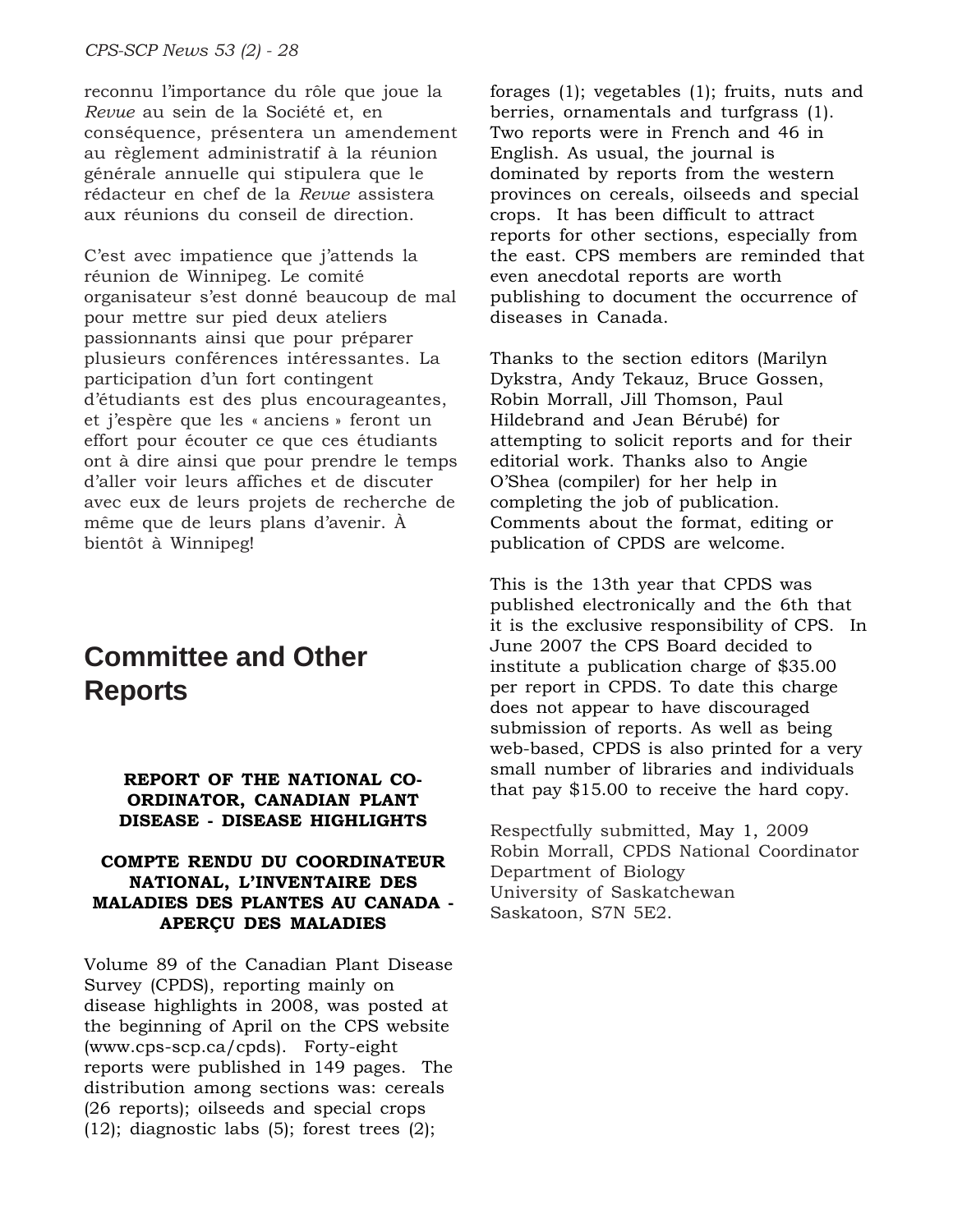# **Report from the CPS Information Products Committee, 2008/09**

Sales of *Diseases of Field Crops in Canada* were brisk in 2008. At the end of 2007 there were 958 books in inventory. At the end of April, 2009, there were only 362 books, plus 211 books with members on consignment. Looking at past sales patterns, the number of books sold was 570 in 2005, 615 in 2006, 375 in 2007, and 522 in 2008. Discounting special orders, the sales projection for 2009 is 375––400 books. If CPS wishes to continue selling this product, we must reprint in 2009. Karen Bailey has produced a cost analysis for reprinting DFCC without any changes, which will be presented to the CPS Board in June.

Sales of *Maladies des Grandes Cultures au Canada* were slightly higher in 2008 than 2007, with 49 copies sold and 1700 books remain on inventory for distribution by CRAAQ.

Progress in the revision to *Disease and Pests of Vegetable Crops in Canada* has been slow, hampered in part by uncertainties about the availability of funds to support the initial costs of producing and printing this series of books. Ron Howard is leading development of the first book in the series, which will focus on diseases and pests of greenhouse crops.

A draft version of the *History of Plant Pathology in Canada* is nearing completion, thanks to the efforts of the editorial group lead by Denis Gaudet. Karen Bailey has worked with this group to obtain prices for a range of publishing alternatives for the book. This information will be the basis of a business plan for publication of HPPC, which the editorial group will submit to the Board in 2009.

Respectfully submitted by Karen Bailey, Robin Morrall, Bruce Gossen, and Richard Gugel

#### **CPS-SCP News Editors Report**

The current CPS-SCP News Editor has been looking after assembly and publication of the newsletter since September 2003 and is looking to step down from these duties in the next 1 to 2 years. Send the Editor an email if you are interested in the fast-paced world of scientific society newsletter publishing and he can outline the work that is involved in assembling and publishing the quarterly newsletter. Being Editor also gives you the added perk of being able to engage in a little good natured character assassination, especially of former student supervisors and fellow graduate students.

We look forward to working with you and gratefully welcome any submissions, suggestions, comments, and corrections that you may have. Our main limitations in terms of newsletter preparation and distribution are the timely submission of material for each issue and the tardiness of the CPS-SCP News Editor. Members are encouraged to submit material for future issues of CPS-SCP News by the deadline indicated in each issue, while the CPS-SCP News Editor will do his best to prepare and distribute the newsletter in a timely fashion.

French submissions for the various newsletter sections are also encouraged by the CPS-SCP News Editors.

Respectfully,

Kelly Turkington, Editor, CPS-SCP News Jim Menzies, Associate Editor, CPS-SCP News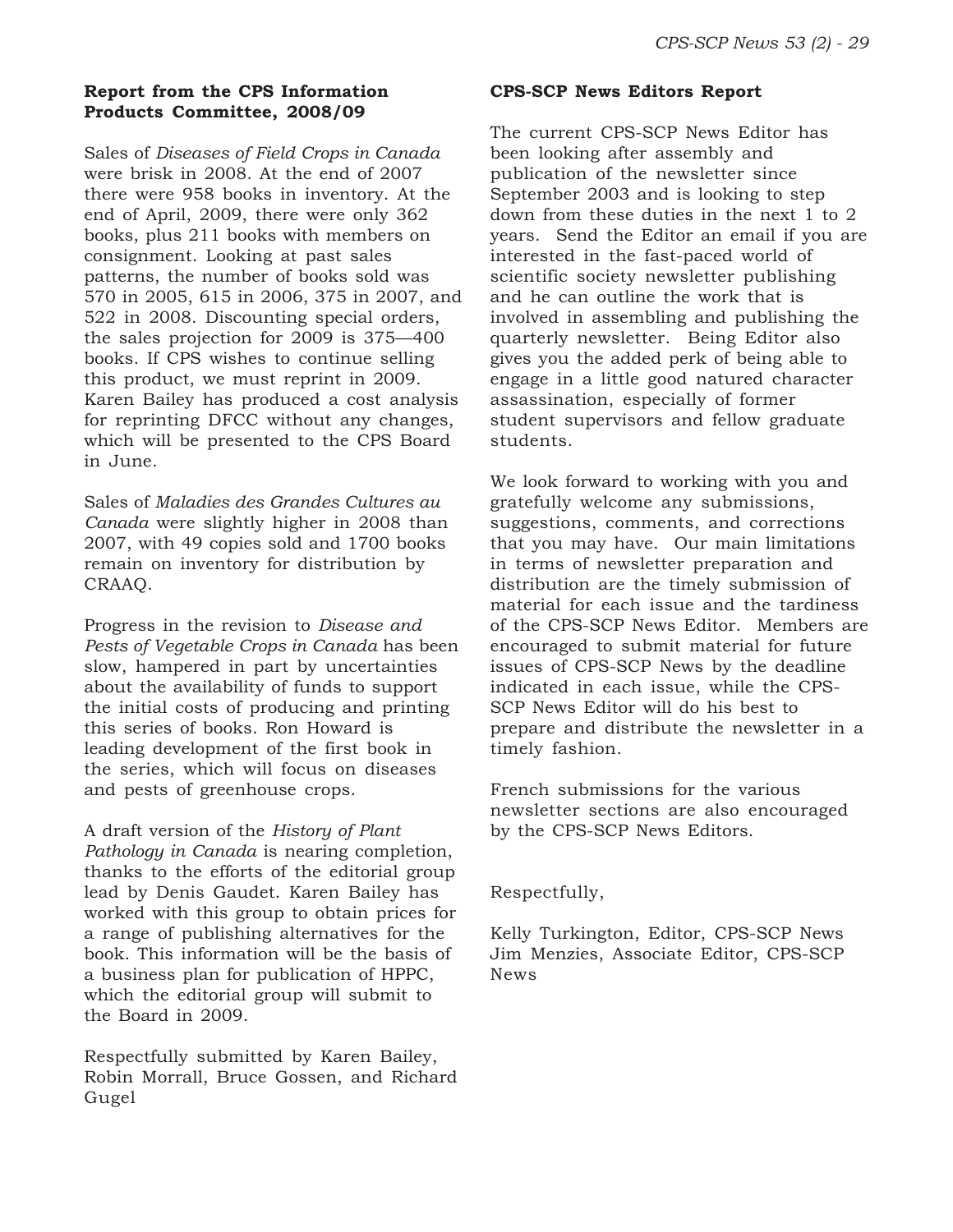### **Canadian Phytopathological Society Membership Committee Annual Report - 2009**

**2009 Membership Total** (as of May 27, 2009)**: 406**

Regular -282; Emeritus – 66; Student – 42; Sustaining Associates -16.

The number of members renewed by May 25, 2009 is 10% higher than the number renewed by the same date in 2008 with an income of \$34,000.00. It is expected that late membership renewals and additional new members will bring the total close to the highest records of members by the year end since there are many 2008 and 2007 members who have not renewed their 2009 membership yet.

Membership numbers have been fairly constant over the last several years with a slight decrease in 2008 but the 2009 membership is back to the 400 mark. Total membership has varied between 395 and 432 members in the period between 2000 and 2009.

# **CPS Membership Totals 2000 - 2009:**

2009-prel. - 405; 2008 - 367; 2007 - 413; 2006 - 432; 2005 - 395; 2004 - 401; 2003 - 409; 2002 - 418; 2001 - 405. 405 367 413 432 395 401 409 418 405

# **2009 Membership by Geographic Region:**

Canada - 340; US - 45; International - 21

# **Number of Canadian Members by Province (including Sustaining Associates and contacts):**

ON - 92; MB - 65; BC - 58; SK - 44; AB - 43; QC - 27; NB - 9; PE - 9; NS - 5; NL - 2

### **CJPP – Members Journal Selections:**

Popularity of the on-line edition of the CJPP continues to increase. In 2009, 37% of members choose electronic access to the Journal (6% increase from 2008), 31% choose paper copy (7% decrease from 2008), and 18% choose both forms (1% increase from 2008). Most Emeritus members did not apply for the Journal.

### **New Members**

CPS has 52 new members as of May 22, 2009. On behalf of CPS, I would like to extend a warm welcome to the following new Regular, Student, and Sustaining Associate Members:

### **Sustaining Associates**:

BAYER, - Contact: Scott Henry Cargill, - Contact: Yu Chen Conviron, - Contact: Mark Loewen

### **Regular Members:**

Akalach, Mohammed: Al-Taweel, Khaled Abbas; Badawi Mohamed; Barton, Wayne; Bee, Hameeda; Bernier, Louis; Briar, Shabeg Singh; Chen, Chunquan (Chuck); Davey, Jane; Eynck, Christina; Khan, Tasleem-uz Zaman; Kim, Seong hwan; Lanthier, Mario; Leisso, Rachel; Neyedley, Rob; Osborne, Lawrence E.; Parasad, Renee Priya; Prusinkiewicz, Elizabeth; Shan, Xuechan; Simmonds, Daina; Stromberg, Erik L.; Syrovy, Lena; Wang, Xiben; Zhao, Jianwei.

#### **Student Members:**

Amarasinghe, Chami; Behla, Ravneet S.; Chatterton, Syama; Correa, Elida Barbosa; De La Cerda, Karla; Doyle, Colleen; Gauthier, Victoria; Guerrieri, Anthony Tyler; Inch, Sharon; Kalischuk, Melanie; Lacroix, Christelle; Liu, Tong; Liu, Wei; Manlihipour, Ali; Matlock, Erin; Mazurek, Shanna; Molina, Oscar Ivan; Morrison, Erin; Nash, Brady; Pradhan, Manika P.;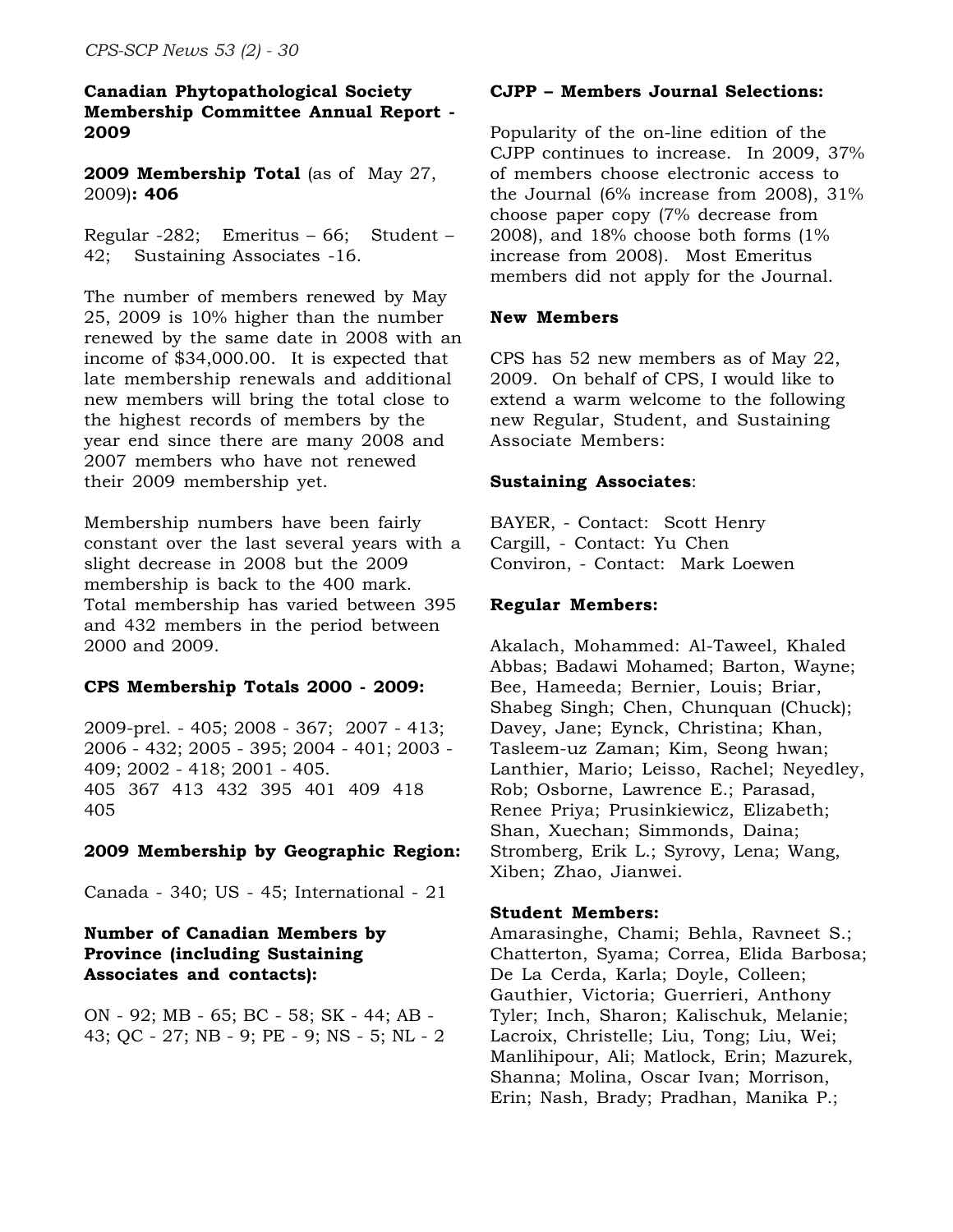Rosa, Silivia Barcellos; Sharma, Kalpana; Shi, Fang; Taylor, Holly; Thaher, Nael

#### **The following Sustaining Associates have generously supported the CPS for 2009**:

Ag-Quest Inc.; Agricultural Certification Services Inc.; BASF Canada.; Bayer CropScience; Cargill Incorporated; Chemtura Canada; Conviron; Dow Agrosciences Canada Inc.; E.I. Dupont Canada.; Monsanto Canada Inc.; Novozyme BioAg. Inc.; Phyto Diagnostics Co. Ltd.; Pioneer Hi-Bred Production Limited; Saskatchewan Pulse Growers; SeCan; Syngenta Crop Protection Canada Inc.

#### **Donations to CPS in 2009:**

On behalf of the CPS, I would also like to thank the following members who generously support CPS with donations (\$3345.00) in 2009 for the various awards funds.

Tom G. ATKINSON, Guus BAKKEREN, Louis BERNIER, Susan BOYETCHKO, Lone BUCHWALDT, Robin K.CAMERON, Randall M. CLEAR, Megan DEWDNEY, Katherine F. DOBINSON, Daniel DOSTALER, Ralph H. ESTEY, Dilantha FERNANDO, Bruce D. GOSSEN, Steve M. HABER, Sarah HAMBLETON, Richard (Dick) I. HAMILTON, Don E. HARDER, Verna HIGGINS, Yasu HIRATSUKA, Ronald J. HOWARD, Prem KHARBANDA, James KOLMER, H. Randy KUTCHER, George LAZAROVITS, Mary E. LEGGET, C. André LÉVESQUE, John W. MARTENS, James G. MENZIES, Robin A. A. MORRALL, Knud MORTENSEN, Eric A. PEDERSEN, H.W. (Bud) PLATT, Stéphan POULEUR, Robert H. PROCTOR, David PUNTER, Khalid Y. RASHID, D'Ann M. ROCHON, Xuechan SHAN, Peter L. SHOLBERG, Daina SIMMONDS, Richard STACE-SMITH, Andy TEKAUZ, James A. TRAQUAIR, Kelly TURKINGTON, Peter F.

WALSH, Edmund W. B. WARD, John M. WEBSTER

This is my third year as CPS Membership Secretary and Chairman of the Membership Committee; I may be trying hard to get members to renew membership on time and to recruit new members by sending reminder emails, so please realize that keeping an active Membership is very important for the Society. Please feel free to contact me at 204-822-7220, or by email at Khalid.Rashid@agr.gc.ca.

#### **Membership Committee members**:

Khalid Y. Rashid, Membership Secretary/ Chairman of Committee Sarah Hambleton, Treasurer of CPS Rick Peters, Reg. Rep, Maritimes Russell Tweddell, Reg. Rep. Quebec. Bernard Vigier, Reg. Rep. Eastern Ontario. Ken Conn, Reg. Rep. Western Ontario. Fouad Daayf, Reg. Rep. Manitoba Godfrey Chongo, Reg. Rep. Saskatchewan. Kelly Turkington, Reg. Rep. Alberta. Janice Elmhirst, Reg. Rep. British Columbia.

Respectfully submitted in June 2009 Khalid Y. Rashid Membership Secretary/Membership Committee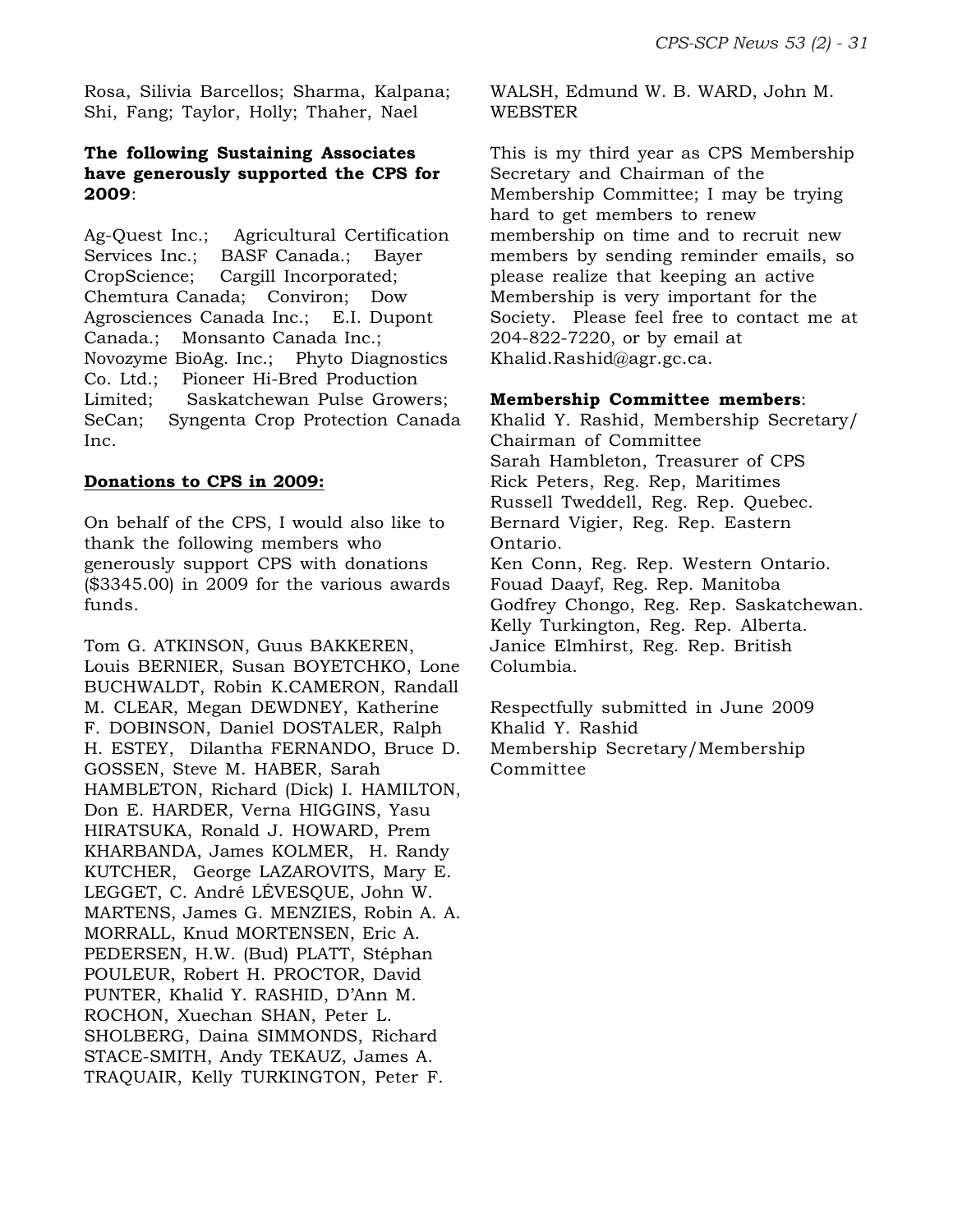# **Announcements**

Dr. Daniel Dostaler (Professor, Department of Plant Science, Université Laval) is the new Editor-in-chief of *Phytoprotection,* the scientific journal published by the Quebec Society for the Protection of Plants (QSPP). He replaces Dr. Danny Rioux (Research Scientist, Natural Resources Canada, Canadian Forest Service). The Board of *Phytoprotection* expresses their profound gratitude to Dr. Rioux for his remarkable work and outstanding dedication as Editor-in-chief from 2005 to 2009. Dr. Rioux was assisted by Associate Editors and enthusiastic persons including Christine Jean (Technical Editor), Isabelle Lamarre (Copy Editor), Marie Simard (Secretary), and Richard Hogue (Treasurer). The QSPP is grateful to Dr. Rioux and his collaborators for the work ethics and dynamism of *Phytoprotection*.

The 2009 Annual Meeting of the Quebec Society for the Protection of Plants (QSPP) will be held October 22-23 at the Best Western Hôtel Universel (Drummondville, Québec) jointly with the Colloque en phytoprotection (Centre de référence en agriculture et agroalimentaire du Québec, CRAAQ). For more information, please consult the website of the Society (www.sppq.qc.ca).

Le Dr Daniel Dostaler (professeur, Département de phytologie, Université Laval) est le nouveau rédacteur en chef de *Phytoprotection*, la revue officielle de la Société de protection des plantes du Québec (SPPQ). Il succède au Dr Danny Rioux (chercheur scientifique, Ressources naturelles Canada, Service canadien des forêts). La direction de *Phytoprotection* tient à exprimer toute son admiration et sa reconnaissance au Dr Rioux pour le travail remarquable accompli de 2005 à 2009 à titre de rédacteur en chef de la

revue. La somme de travail consacrée à cette fonction et la qualité de la publication durant cette période sont à l'image de l'attitude et de l'engagement hors du commun du Dr Rioux à la direction de *Phytoprotection*. Le Dr Rioux était assisté de rédacteurs associés et de personnes de conviction, dédiées et passionnées notamment Christine Jean (rédactrice technique), Isabelle Lamarre (adjointe technique), Marie Simard (secrétaire), et Richard Hogue (trésorier). La SPPQ doit une fière chandelle au Dr Rioux et à son équipe pour le travail accompli.

La Réunion annuelle 2009 de la Société de protection des plantes du Québec (SPPQ) aura lieu les 22 et 23 octobre au Best Western Hôtel Universel (Drummondville, Québec) conjointement avec le Colloque en phytoprotection (Centre de référence en agriculture et agroalimentaire du Québec, CRAAQ). Pour plus d'information, veuillez consulter le site internet de la Société (www.sppq.qc.ca).

#### **Science Scan, a new publication produced by Science Strategies Directorate.**

For the past several years, the Plant Health Risk Assessment Unit (PHRA) biologists have been routinely scanning the recently published scientific (and other) literature for any new plant pest (pathogen, insect, weed, etc.) information that might be of possible regulatory significance or interest to Canada's national Plant Health staff. The "Science Intelligence Report" (SIR) was developed in 2004 as a mechanism to highlight and share within CFIA any significant new pest-related information/publications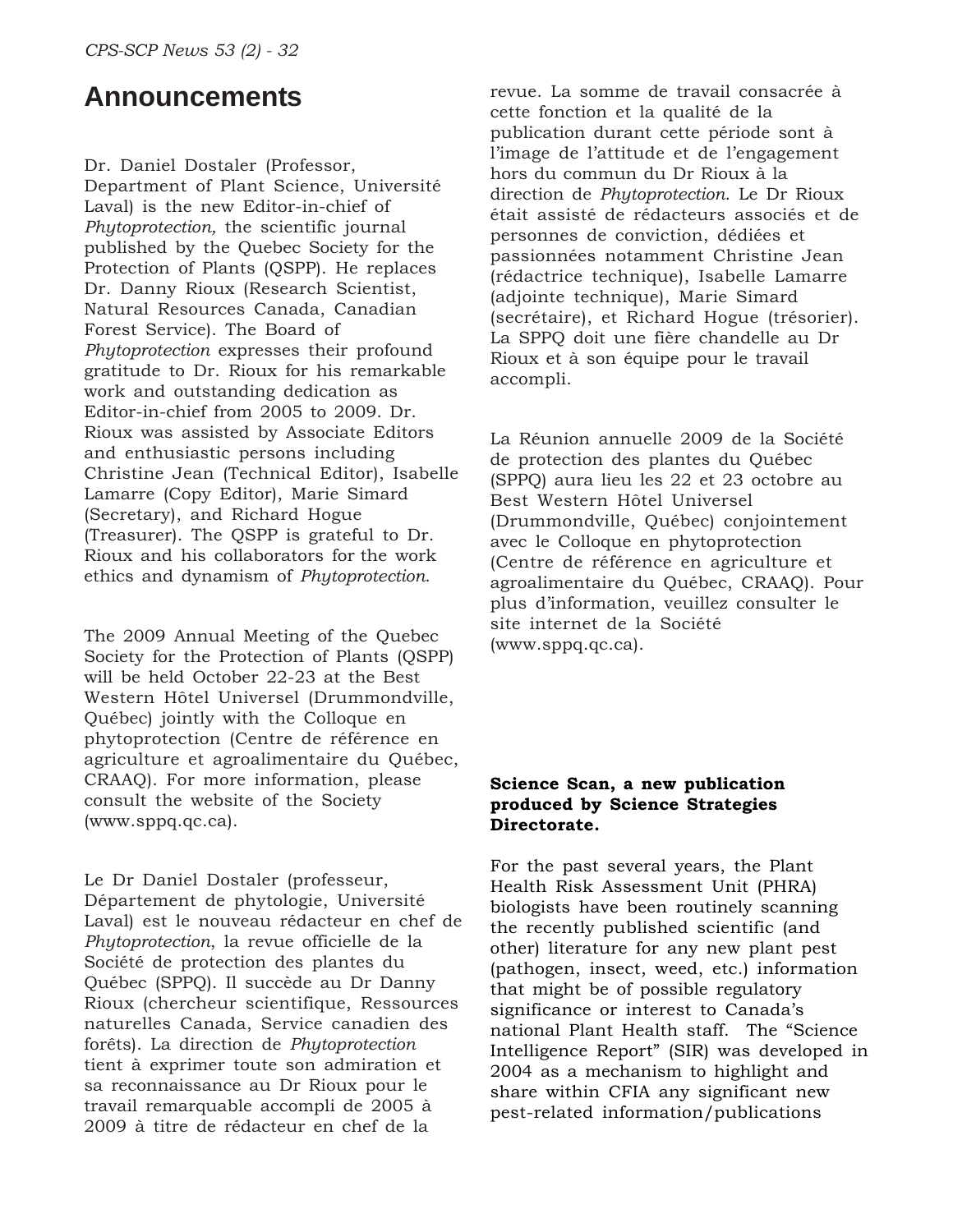relative to current or potential quarantine pests for Canada.

As a result of the positive feedback the report received over the years, a decision was made to broaden the scope of that report. The "Science Scan" will now replace the Scientific Intelligence Report, building and expanding upon the Plant heath focus and elements of the SIR to now also include issues related to other areas of the CFIA mandate, in particular animal health.

#### Thank you

Ci-joint, vous trouverez la première édition du Compte rendu scientifique, une nouvelle publication produite par la Direction des stratégies scientifiques.

Au cours des dernières années, les biologistes du Service de l'évaluation des risques phytosanitaires (SERP) analysent régulièrement les ouvrages scientifiques récemment publiés (entre autres) afin d'y relever tout renseignement sur les nouveaux phytoravageurs (pathogènes, insectes, mauvaises herbes, etc.) qui pourrait être utile sur le plan de la réglementation ou intéresser le personnel chargé de la protection des végétaux à l'échelle nationale. Le rapport sur les renseignements scientifiques (RRS) est un mécanisme qui avait été créé en 2004 pour signaler et diffuser au sein de l'ACIA toute nouvelle information ou publication pertinente sur des ravageurs actuellement ou potentiellement justiciables de quarantaine au Canada.

Étant donné les commentaires positifs qu'a suscités le rapport au fil des ans, on a décidé d'élargir la portée de ce dernier. Le Compte rendu scientifique remplacera dorénavant le rapport sur les renseignements scientifiques, qui donnera encore plus de renseignements sur la Protection des végétaux que le RRS, mais aussi des renseignements sur d'autres domaines relevant du mandat de

l'ACIA, plus particulièrement la santé des animaux.

Merci

Jennifer Hyatt

Animal Health Analyst and Advice Officer Science Integration, Science Branch, Canadian Food Inspection Agency (CFIA) Phone: (613) 773-5263

# **Science Scan 03-2009, March 30, 2009**

# **Published by the Science Strategies Directorate, Canadian Food Inspection Agency**

# **PLANT HEALTH ARTICLES:**

- 1) Biofumigation Research Aims to Control Potato Cyst Nematodes
- 2) New Hosts for *Phytophthora ramorum*
- 3) New Rapid and Sensitive Karnal Bunt (*Tilletia indica*) Assay Method
- 4) Assessing the Risks from Karnal Bunt Opinions Differ!
- 5) Study Predicts When Invasive Species Can Travel More Readily On Airplanes
- 6) Insects as Bioterrorism Weapons?
- 7) Update on the Ash Dieback Pathogen (*Chalara* fraxinea) in Europe

#### **Compte rendu scientifique 03-2009, 30 mars 2009**

### **Publié par la Direction des stratégies scientifiques, Agence canadienne d'inspection des aliments**

#### **ARTICLES SUR LA PROTECTION DES VÉGÉTAUX:**

1) Les chercheurs en biofumigation se penchent sur la lutte contre des nématodes à kystes de la pomme de terre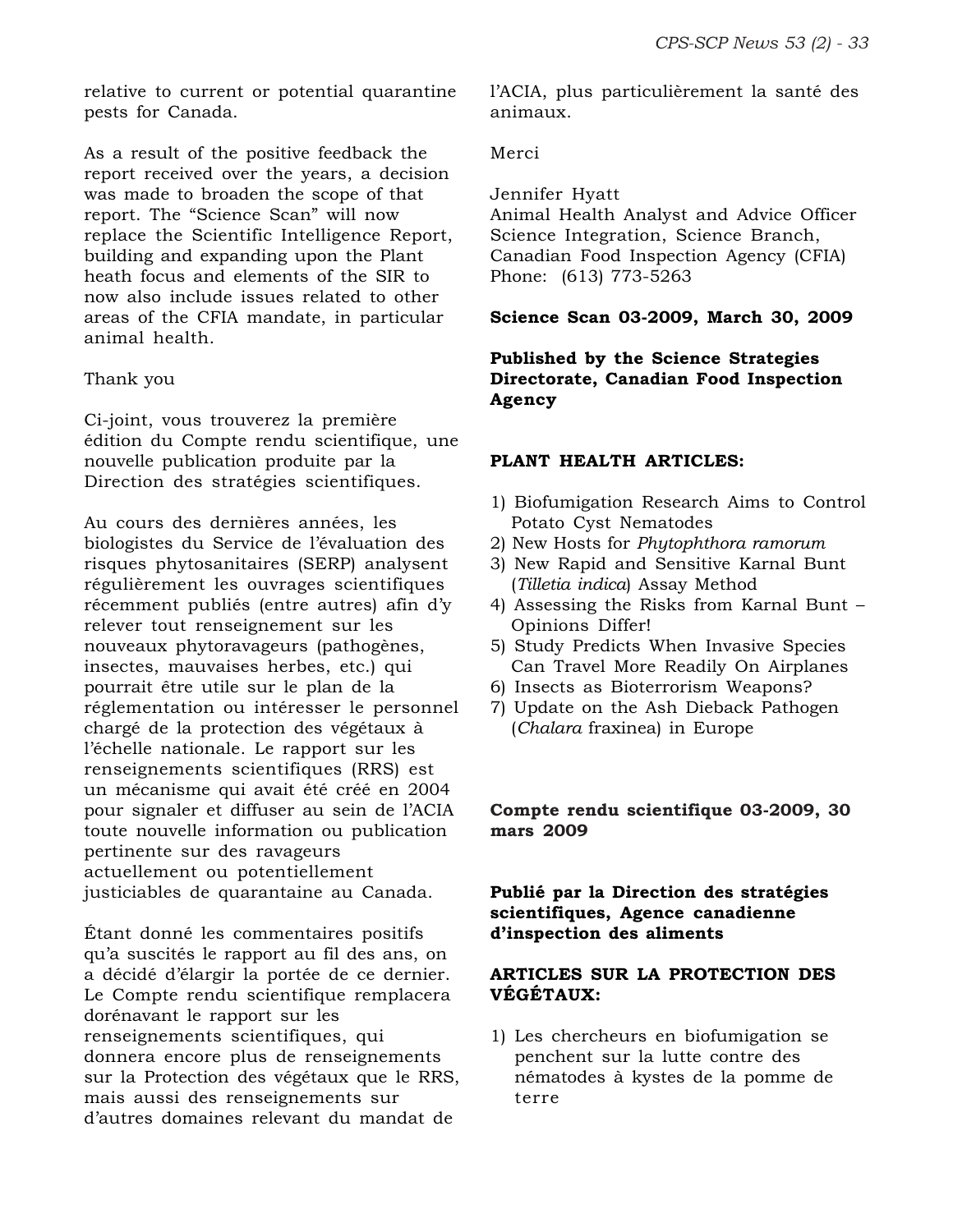- 2) Nouveaux hôtes du *Phytophthora ramorum*
- 3) Nouvelle méthode rapide et sensible pour la détection de la carie de Karnal (*Tilletia indica*)
- 4) Évaluation des risques associés à la carie de Karnal : les opinions divergent
- 5) Des études permettent de prédire à quel moment les espèces envahissantes seront transportées plus facilement par les avions
- 6) Des insectes comme armes biologiques?
- 7) Mise à jour concernant la présence de l'agent du flétrissement du frêne (*Chalara fraxinea*) en Europe

# **Science Scan 04-2009, April 2009**

# **Published by the Science Strategies Directorate, Canadian Food Inspection Agency**

# **PLANT HEALTH ARTICLES:**

- 1) First Report of Japanese Apple Rust in North America
- 2) First Report of *Physalis peruviana* as a Host for PSTVd
- 3) First Report of Columbia Root-Knot Nematode (*Meloidogyne chitwoodi*) in Potato in Turkey
- 4) Oak Wilt Fungus, *Ceratocystis fagacearum*, in New York State
- 5) Susceptibility to *Phytophthora ramorum* and Inoculum Production Potential of Some Common Eastern Forest Understory Plant Species
- 6) Asymptomatic Natural Infections by *Phytophthora ramorum* and *P. kernoviae* 7) Fast Molecular Detection of the European '*Pseudomonas* Horse Chestnut Bark Disease' (*Pseudomonas syringae* pv. *aesculi*)
- 8) *Phytophthora kernoviae* found on *Vaccinium myrtillus* in the wild (U.K.)
- 9) New EPPO Diagnostic Standard for *Meloidogyne chitwoodi* and *M. fallax*

**Compte rendu scientifique 04-2009, avril 2009**

**Publié par la Direction des stratégies scientifiques, Agence canadienne d'inspection des aliments**

### **ARTICLES SUR LA PROTECTION DES VÉGÉTAUX:**

- 1) Première mention de la rouille japonaise du pommier en Amérique du Nord
- 2) Première mention du *Physalis peruviana* comme hôte du PSTVd
- 3) Première mention du nématode à kystes du Columbia (*Meloidogyne chitwoodi*) chez la pomme de terre en Turquie
- 4) L'agent du flétrissement du chêne (*Ceratocystis fagacearum*) dans l'État de New York
- 5) Sensibilité au *Phytophthora ramorum* de certaines plantes communes du sousétage des forêts de l'est des États-Unis et production possible d'inoculum par ces plantes
- 6) Infections naturelles par le *Phytophthora ramorum* et le *P. kernoviae*, sans production de symptômes
- 7) Méthode rapide de détection moléculaire pour le chancre bactérien du marronnier (*Pseudomonas syringae* pv. *aesculi*)
- 8) Le *Phytophthora kernoviae* est détecté au Royaume-Uni chez le *Vaccinium myrtillus* poussant à l'état sauvage.
- 9) Nouvelle norme de l'OEPP concernant le protocole diagnostique à utiliser pour le *Meloidogyne chitwoodi* et du *M. fallax*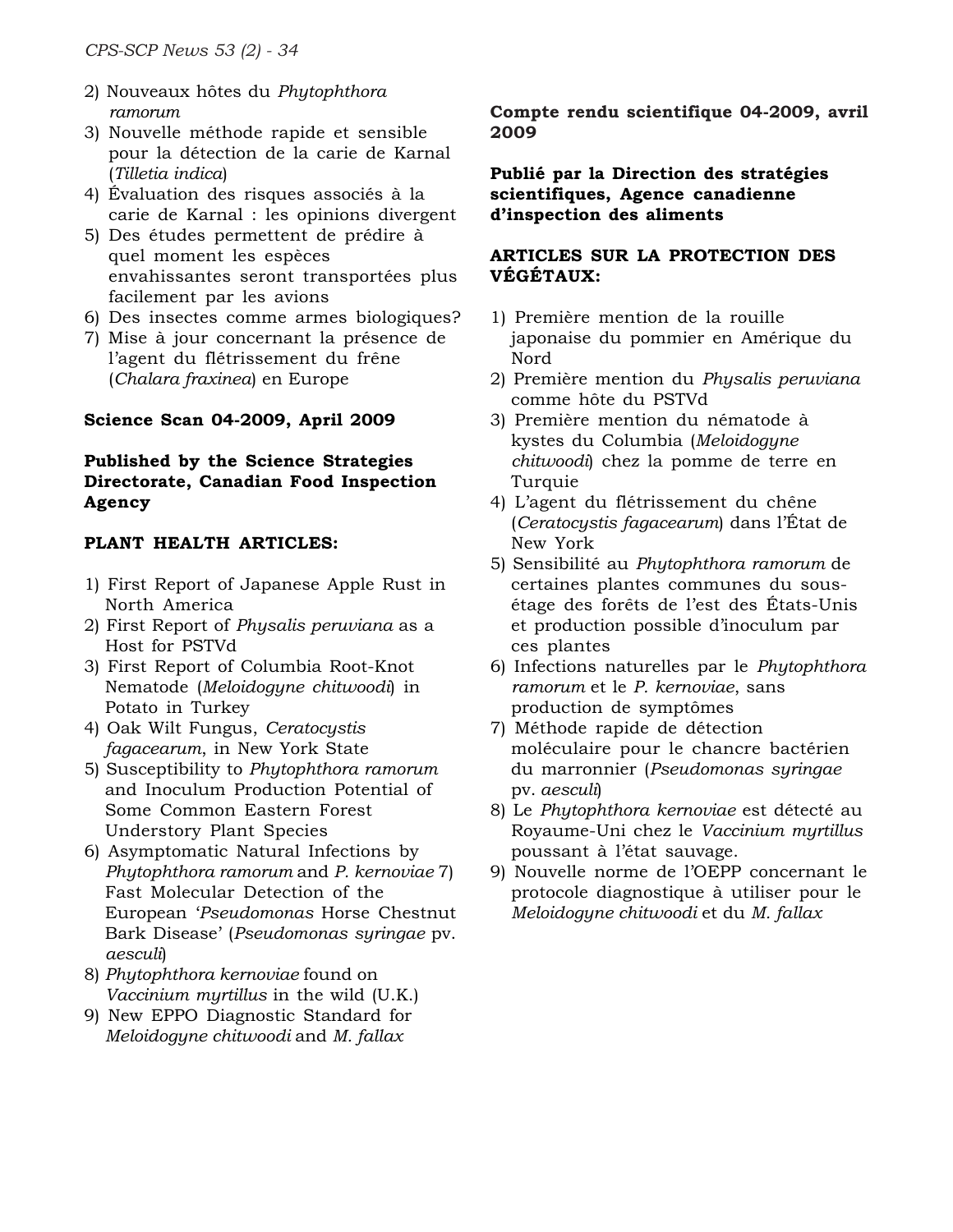# **Regional Meetings**

### **2008 Maritime Region CPS Meeting held in Fredericton**

Members of the CPS from the Maritime Region came together in Fredericton, New Brunswick with other colleagues to share

#### **Commercial Microbial Products."**

The Best Student Paper Award winner was Xinxi Hu for his presentation entitled A **Does ethylene play a role in tomato in response to viroid invasion?** " (authors X. Hu\*, H. Tai and X. Nie). An award was also presented to Mary Leggett for her keynote presentation.



Special thanks to the CPS for financial contributions. We look forward to the Maritime Region meetings of 2009 to be held in November in Kentville, NS. Dr. Gordon Braun of Agriculture and Agri-Food Canada, Atlantic Food and Horticulture Research Centre has graciously agreed to host the meeting in 2009.

Respectfully submitted, Rick Peters, CPS Maritime Region Rep

**CPS Maritime region rep Rick Peters presents an award to keynote speaker and CPS president Mary Leggett**

in discussions of current research and fellowship. The meeting was held on November 27, 2008 at the AAFC Potato Research Centre. Registered participants from government, university, and industry heard 7 oral presentations on various topics in phytopathology during the afternoon. We were pleased and honoured to welcome Dr. Mary Leggett, current president of CPS, as our keynote speaker. Her presentation was entitled: " **What it Takes to Develop**



**Best student paper award is presented. From left to right, Helen Tai, Xianzhou Nie, Xinxi Hu (student paper award winner) and Rick Peters**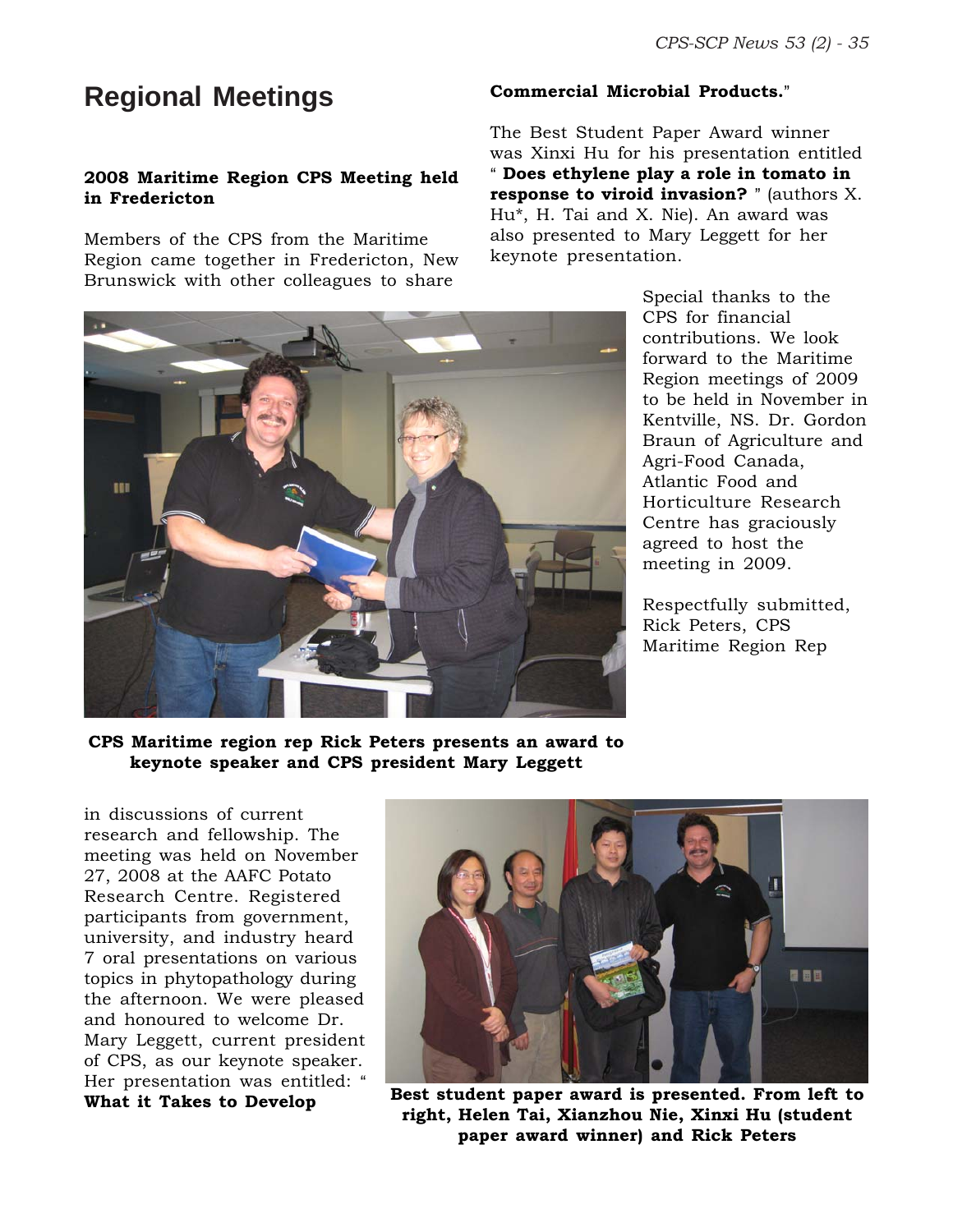# **People and Travel**

Dilantha Fernando, Professor in the Department of Plant Science, University of Manitoba was an invited speaker at the World Congress of Industrial Biotechnology 2009 under the theme Innovative Biotechnology for Sustainable Bio-Economy. The congress was held in Seoul, Korea. Dilantha's presentation was on the mechanisms of biological control of Sclerotinia in canola and was titled "Biopesticides and Bio-fertilizers to improve the production of Bio-fuels".

# **In Memoriam**

# **Ken Proudfoot**

Proudfoot, Kenneth George: Passed away after a short battle with cancer at the Health Sciences Center on April 3rd, 2009 at the age of 78, predeceased by his wife Helene in May 2008. Kenneth was an internationally recognized research scientist, a potato breeder and was a member and provided leadership on many provincial, national and international committees. His devotion to and enthusiasm for his work has earned him the respect of friends and colleagues the world over. He leaves his family: sons Michael (Diana) and Andrew (Nancy) and daughters Valerie (Harold) and Oonagh (Michael), his five grandchildren Meghan, Evan, Nicholas, Matthew and Colin and his twin brother Bruce.

You can register your condolences on Barrett's web site, www.barretts.ca (go into either "online guest book" or "online tributes" and search for Proudfoot). The family has requested donations to the MUN Botanical Gardens in lieu of flowers.

The site also has details of a celebration of Ken's life that was held at the Botanical Gardens; this celebration took the place of the more traditional church service and wake.

Ken was a very respected colleague and long time plant breeder with AAFC in St. John's. He remained active in the industry beyond his retirement and was well known for his work, including frequent appearances on radio horticultural/gardening talk shows in NL.

# **Employment**

**Proposition à de jeunes scientifiques de préparer une thèse dans une équipes de recherche de l'école doctorale de Rennes, France**

# **Titre de la thèse:**

**Modélisation des interactions dynamiques entre le développement de la plante hôte, l'architecture du couvert végétal et le développement d'épidémies de maladies fongiques aériennes.**

### **Compétences scientifiques et techniques requises:**

Statisticien/informaticien avec une formation complémentaire (et/ou un intérêt) en biologie/agronomie ou Agronome –Ecologue avec des compétences en statistiques-informatique. Français courant.

# **Sujet:**

Les investigations conduiront au développement d'un modèle qui pourra présenter un niveau de généricité suffisant pour pouvoir être extrapolable à d'autres pathosystèmes. Le doctorant sera accueilli dans l'UMR BiO3P qui développe depuis de nombreuses années des recherches pluridisciplinaires en épidémiologie. Afin d'assurer immédiatement le support en modélisation, il sera co-encadré par un collègue de l'équipe MAD (Modélisation des Agro-écosystèmes et Décision) de l'unité de Biométrie et Intelligence Artificielle de Toulouse qui assurera le soutien dans la conception et l'analyse du modèle, et dans la recherche de généricité.